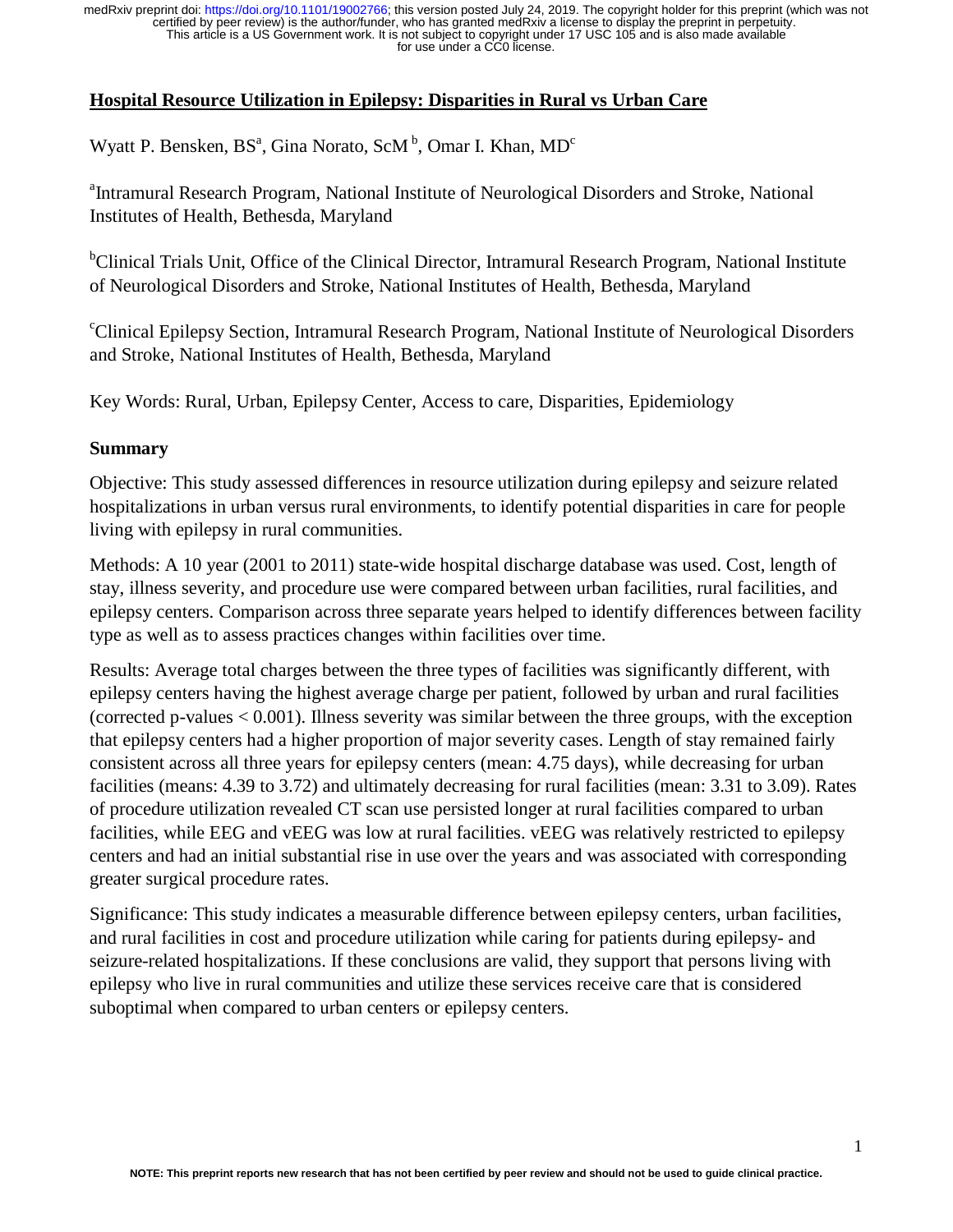# **1. Introduction**

For persons living with epilepsy (PWE) access to appropriate care is important from time of initial seizure through diagnosis and seizure control. The need for well-trained neurologists and epileptologists is present throughout this process as recommendations for treatment (both pharmacologic and surgical) rely heavily on the ability to properly identify events, localize onset, and understand seizure and epilepsy etiology. Although diagnostic tools including magnetic resonance imaging (MRI) and electroencephalogram (EEG) are now readily available in most US hospitals and outpatient treatment settings, their implementation may vary. However, more advanced tools which increase precision, such as long-term video-EEG (vEEG) are generally limited to facilities with high levels of epilepsy care as well as options such as surgical evaluation and treatment. Further, as research evolves so does the utilization of these different tests in seizure diagnosis, such as the discontinuation of the computed tomography (CT) for seizure and epilepsy evaluation. How often these tests are utilized can provide an important measure of how epilepsy care is being dispensed for PWE.

Hospital care becomes an important piece of the continuity of care for PWE in cases of first seizure, breakthrough, and especially those who have refractory epilepsy with breakthrough seizures. Most often it is not the complexity of disease that determines where acute or emergent care is obtained, but rather factors such as convenience and availability, among others.<sup>1</sup> In the case for PWE, the geographic location of any hospital or epilepsy center becomes a determinant in what resources are available to the patient. Previous work in understanding the presence of geographic-related disparities have indicated that those living farther from epilepsy centers and in more rural environments are potentially less likely to receive specialized care.<sup>2–4</sup> Presumptively, varying levels of care can result in delayed diagnosis and potentially decreased effectiveness, causing worse care outcomes. To understand the potential presence of these disparities, it is important to examine differences in epilepsy and seizure care between epilepsy centers, other urban facilities, and rural facilities.

This study set out to study disparities in resource utilization between rural and urban facilities using cost, length of stay, illness severity, and procedures. One would assume that care provided at hospitals with a well-established epilepsy center would differ in quality from other hospitals and comparing this with rural facilities may have important implications for the treatment of PWE.

### **2. Methods**

To examine the question of resource utilization for epilepsy and seizure hospitalizations in urban versus rural environments, a large state-wide hospital discharge database was used to assess differences in cost, length of stay, illness severity, and procedure use.

### 2.1. Data Source and Inclusion Criteria

Data from the Texas Department of State Health Services Health Care Information Collection was obtained for 2001, 2006, and 2011. This public use data file contains discharge data that is collected from most hospitals, with the exception of those that meet specific exclusion criteria, such as exceedingly low bed. Records contain facility information, patient demographics, and associated hospitalization information.<sup>5</sup> Facility identifiers were matched to their address via a listing of facilities obtained from THCIC, and further assigned a Rural-Urban Commuting Area Codes to establish the designation of the facility.<sup>6</sup>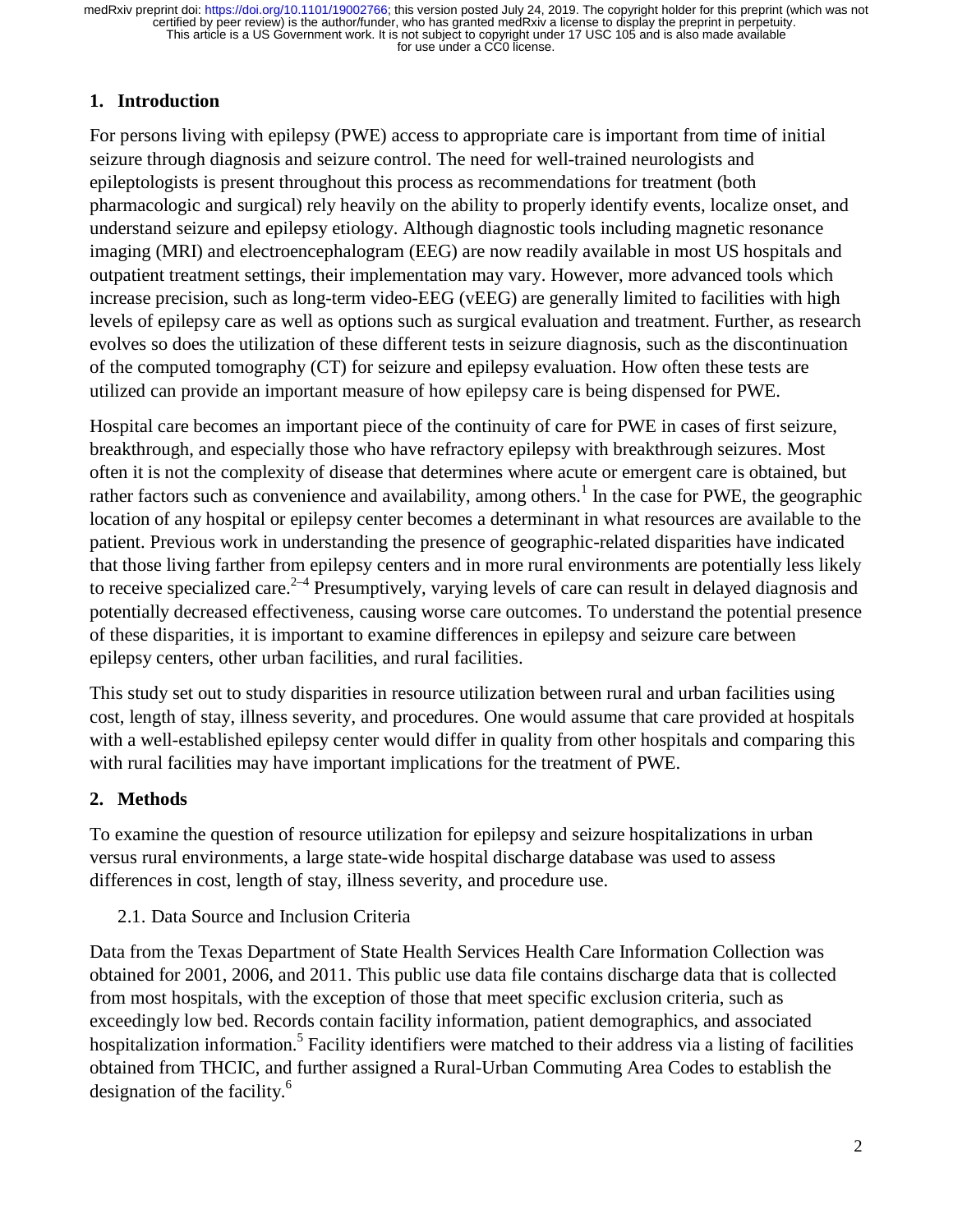Inclusion criteria for the current analysis were patient over 5 years of age and a principle diagnosis code of either seizure or epilepsy, using the ICD-9 diagnosis codes of:  $345$ .xx (xx = 0, 00, 01, 1, 10, 11, 2, 3, 4, 40, 41, 5, 50, 51, 6, 60, 61, 7, 70, 71, 8, 80, 81, 9, 90, 91), 779.0, and 780.xx (xx=3, 31, 32, 33, 39). Under these criteria, the cohort was narrowed from 8,534,551 to a final cohort of 37,859 records (Table 1).

### 2.2. Definitions

A dichotomous rural and urban delineation was established via RUCA codes using previously employed methodology, which takes into account the commuting areas as well as population and density.<sup>7</sup> Further, a sample of three epilepsy centers were extracted from the urban category to compare the variation in resource utilization. Epilepsy centers are commonly regarded as the gold standard of epilepsy treatment, and the three chosen facilities were all in urban areas, had the highest volume of epilepsy and seizure records in Texas, and were accredited as level 4 centers (the highest designation) by the National Association of Epilepsy Centers.

There were a few variables of interest for this analysis. Total charges were the sum of accommodation and ancillary charges, both covered and non-covered. Length of stay was an integer value with a minimum of 1, that is derived from the difference between end of care and start of care in days. Illness severity was a four-level categorical variable (minor, moderate, major, extreme) assigned from the All Patient Refined (APR) Diagnosis Related Group (DRG) Grouper.<sup>5</sup> Procedure codes were ICD-9-CM codes associated with each record and matched to their descriptions using a file containing codes and matching descriptions available from the Centers for Medicare and Medicaid Services.<sup>8</sup>

2.3. Procedure Codes

To assess differences in specific resource utilization, a selection of epilepsy-related procedure codes were examined. These included Video/Radio EEG, MRI of brain and brainstem, EEG, CT scan, Other brain excision, Brain lobectomy, and the Wada test. A rate (procedures per 1,000 epilepsy/seizure discharges) was established for each procedure for comparison across facilities and years and was further stratified by illness severity.

# 2.4. Statistical Analysis

Data visualization and analysis was conducted via R. The cost and length of stay variables were evaluated using medians and means as well as interquartile ranges and confidence intervals, respectively. Further testing of the differences in cost for each year were done using using Kruskal-Wallis test due to the skewed nature of cost. The results for each center type were Bonferroni corrected for 3 comparisons: epilepsy center vs. urban, epilepsy center vs. rural, and urban vs. rural.

This study was exempted from Institutional Review Board review by the National Institutes of Health (NIH) Office of Human Subjects Research Protection (OHSRP).

# **3. Results**

# 3.1. Total Charges

There was a significant effect of facility type on total charges for epilepsy/seizure cases: epilepsy centers were more costly than urban, which were more costly than rural facilities (Table 2). These differences were observed each year – 2001 (F=168.8, p < 0.001), 2006 (F=93.2, p < 0.001), 2011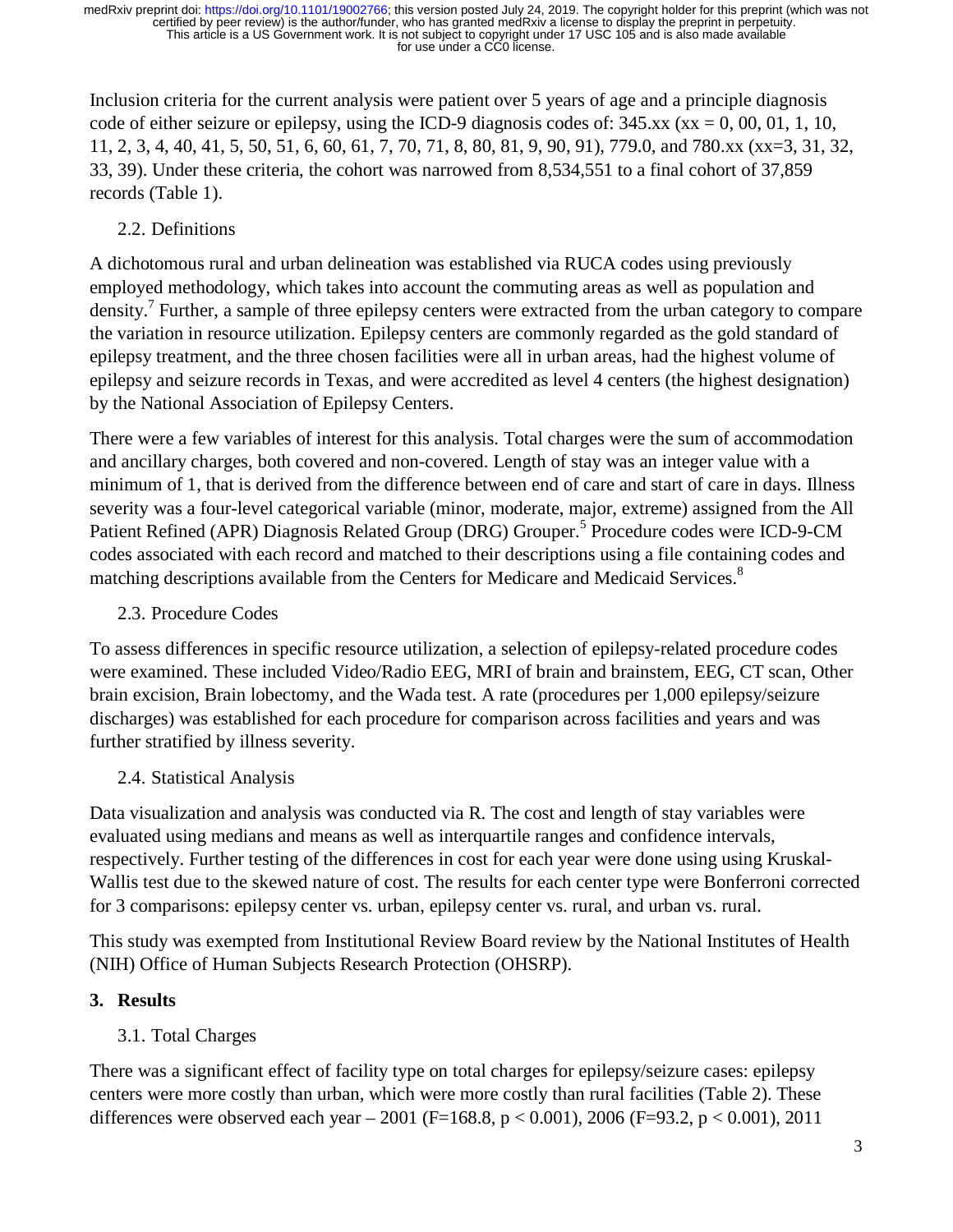$(F=128.5, p < 0.001)$  – and all pairwise comparisons across years were significant ( $p < 0.001$ ) after Bonferroni correction for 3 comparisons.

Epilepsy centers have seen a relative increase in their cost since 2001 that appears to continue through 2011, with urban facilities seeing a similar increase but a slower growth after 2006, and rural facilities cost leveling out with little growth in comparison (Figure 1). These trends seem to follow the cost trends for all discharges, however there does appear to be some slowing in rate of increase of mean charges for epilepsy in rural facilities when compared to their all discharge mean cost.

3.2. Illness Severity

Illness severity was comparable urban and rural facilities, while epilepsy centers had fewer moderate and more major cases – with the extreme and minor categories consistent across all three groups (Figure 2).

3.3. Length of Stay

The mean length of stay across the three years was consistent for epilepsy centers, only dropping from 4.73 (2001) to 4.70 (2011). Urban facilities decreased from 4.39 (2001) to 3.72 (2011). Rural facilities, on the other hand, saw an increase from 3.31 (2001) to 3.47 (2006) and then a decrease to 3.09 (2011). The medians were not as variable, with epilepsy centers having a median of 4 across 2001, 2006, and 2011 respectively, urban remaining at 3, and rural rising from 2 (2001) to 3 (2006) and then returning to 2 (2011).

3.4. Procedures

Rates of procedures indicate practice differences between and within facilities across time (Figure 3). Observed is the expected near-absent surgical procedure codes at urban and rural facilities, with changes in Wada testing at epilepsy centers, and a consistent rate of brain lobectomy over time. Further, CT scan as a diagnostic measure of epilepsy/seizure cases was observed to fall although this disuse was much slower at rural and urban centers than epilepsy centers. Finally, there is an observed increase in EEG at urban and rural facilities while vEEG experienced an increase then a relative leveling off at epilepsy centers. The rate of MRI use seemed to follow a trend of decrease use across all three facilities except for a stark increase from 2001 and 2006.

3.5. Procedures by Illness Severity

Stratifying the rate of procedure codes by illness severity reveals key trends of resource utilization for the procedures that will provide the most insight on epilepsy care, specifically with EEG and vEEG (Figure 4). The rates of EEG at epilepsy centers increase and then decrease for minor, moderate, and major while the extreme severity saw a consistent increase. Contrarily, vEEG the epilepsy centers saw an increase in minor severity both over time and in comparison to urban and rural, while remaining consistent in extreme cases. The most notable differences for rural and urban facilities were in the use of the CT scan, where the highest rate was for moderate severity patients in rural facilities although that decreased to zero by 2011. Overall, these trends reveal that procedures are dependent on facility visited rather than a specific level of illness severity.

# **4. Discussion**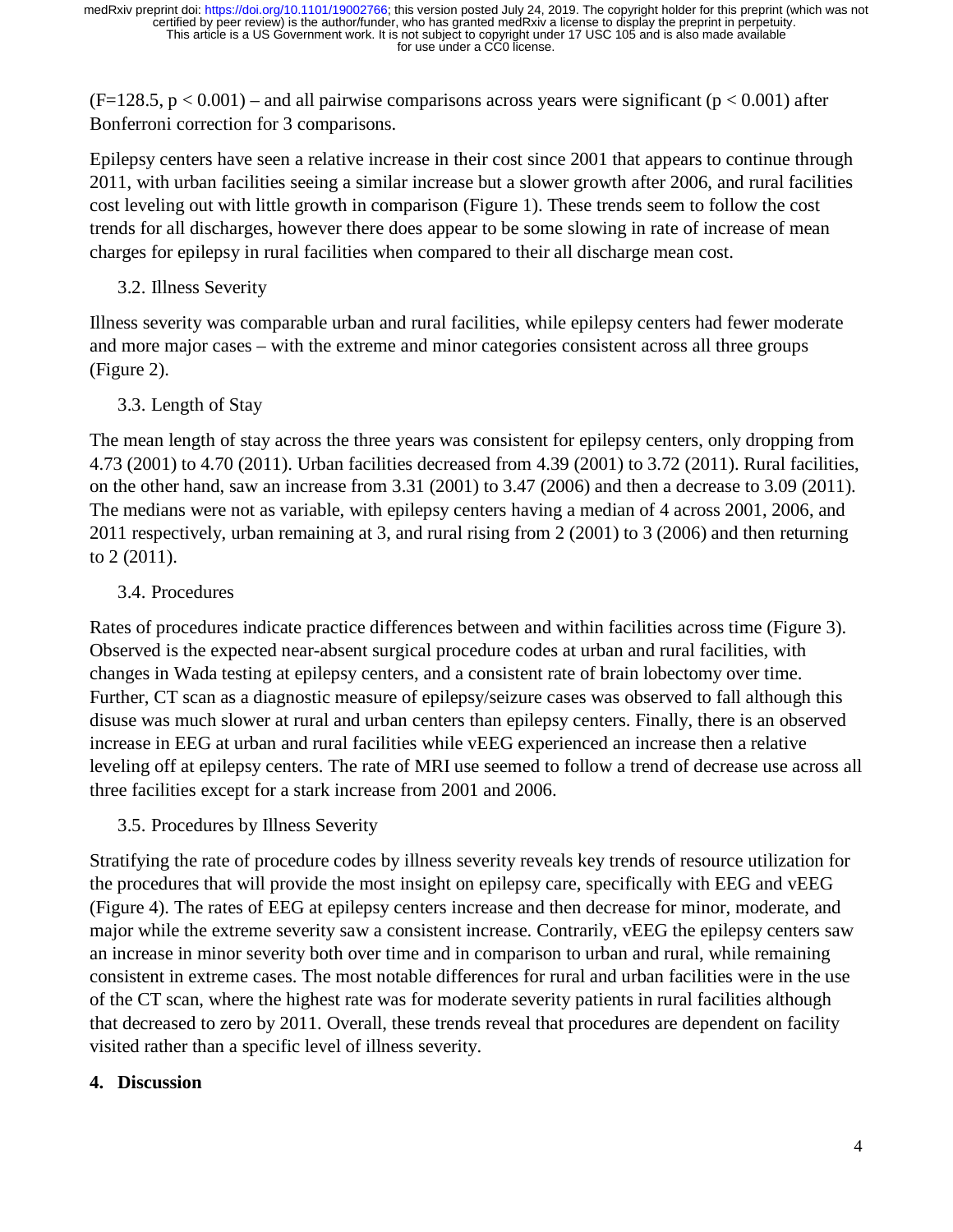Epilepsy can be a complex lifelong disease – treatment includes addressing control of seizures, medication costs and side effects, cognitive and psychiatric impairments as well as a social stigma that can have a significant impact on quality of life. Treatment can be particularly challenging when patients continue to have recurrent seizures and become refractory to standard anti-seizure drug regimens. Despite the wide variety and availability of diagnostic tools, as well as an increasing range of antiepileptic drugs and non-pharmacologic treatments, barriers still exists to provision of optimal comprehensive care.<sup>4</sup>

This study provides evidence for differences in resource utilization between epilepsy centers, urban facilities, and rural facilities. These differences are directly measured by cost between the facilities, as well as through length of stay, illness severity, and procedure use. These differences are most likely attributable to a lack of resources in rural environments, which should come as no surprise, and aligns with previous work in the field. $27,9,10$ 

The primary analysis of cost differences revealed that patients utilizing services in rural environments have a significantly lower cost of care compared to those utilizing services in urban environments and epilepsy centers (Figures 1 and 2). This difference in cost seems to be attributable not solely to differences in illness severity, but rather to differences in procedures that patients are receiving. Over time, these cost trends seem to follow the cost trends for the population as a whole and may present additional barriers for persons living with epilepsy such as restrictions on driving and work. Further, rural facilities have a lower standard deviation in cost per discharge than urban facilities, which is similarly lower than epilepsy centers. This difference is notable because it could perhaps indicate a limited variability and variety of care. With limited options and treatment, each case will be handled relatively the same and thus incur similar costs. However, at facilities with a myriad of diagnosis and treatment tools a high standard deviation would support a diversity in treatments. Whether this variation and use indicates an overuse at the epilepsy centers or an underuse at rural facilities is not clear, but regardless it provides evidence that differences do exist.

As expected, epilepsy surgery appears to be restricted to epilepsy centers and perhaps a small number of other urban facilities as shown by the absence of surgical procedures at rural facilities as well as a substantially lower rate at urban facilities when compared to epilepsy centers (Figure 3). However, using three time points, each five years apart, restricts our ability for a global view of time trends for epilepsy centers and the low counts contribute to high variability in the rates. Even so, the clear trends are that options for surgery are highly isolated to epilepsy centers and these centers did not appear to see any increase over time – perhaps further adding to challenges in accessing care. The use of the CT scans, and its high rate of use at rural facilities, underscores that rural facilities are using techniques that have been documented to be less accurate than other imaging alternatives for epilepsy investigation, although a decrease in MRI rates are observed in parallel.<sup>11–13</sup> The two best measures of direct seizure and epilepsy care, EEG and vEEG, are clearly underutilized at rural facilities, further supporting limited care. Notably, the use of vEEG is limited to epilepsy centers, and a slow rise in urban facilities (Figure 4). Additionally, the use of vEEG was observed to be rising for minor illness severity cases – which is may include elective admissions for surgical evaluation. EEG use at epilepsy centers appears to be decreasing (Figure 3), however when stratified out there is a clear increase in extreme severity cases (Figure 4). These trends of EEG and vEEG use support that epilepsy centers are increasing their surgical evaluations and expanding their capabilities, and this is slowly spreading to other urban facilities, while rural facilities have been relatively stalled in their capabilities.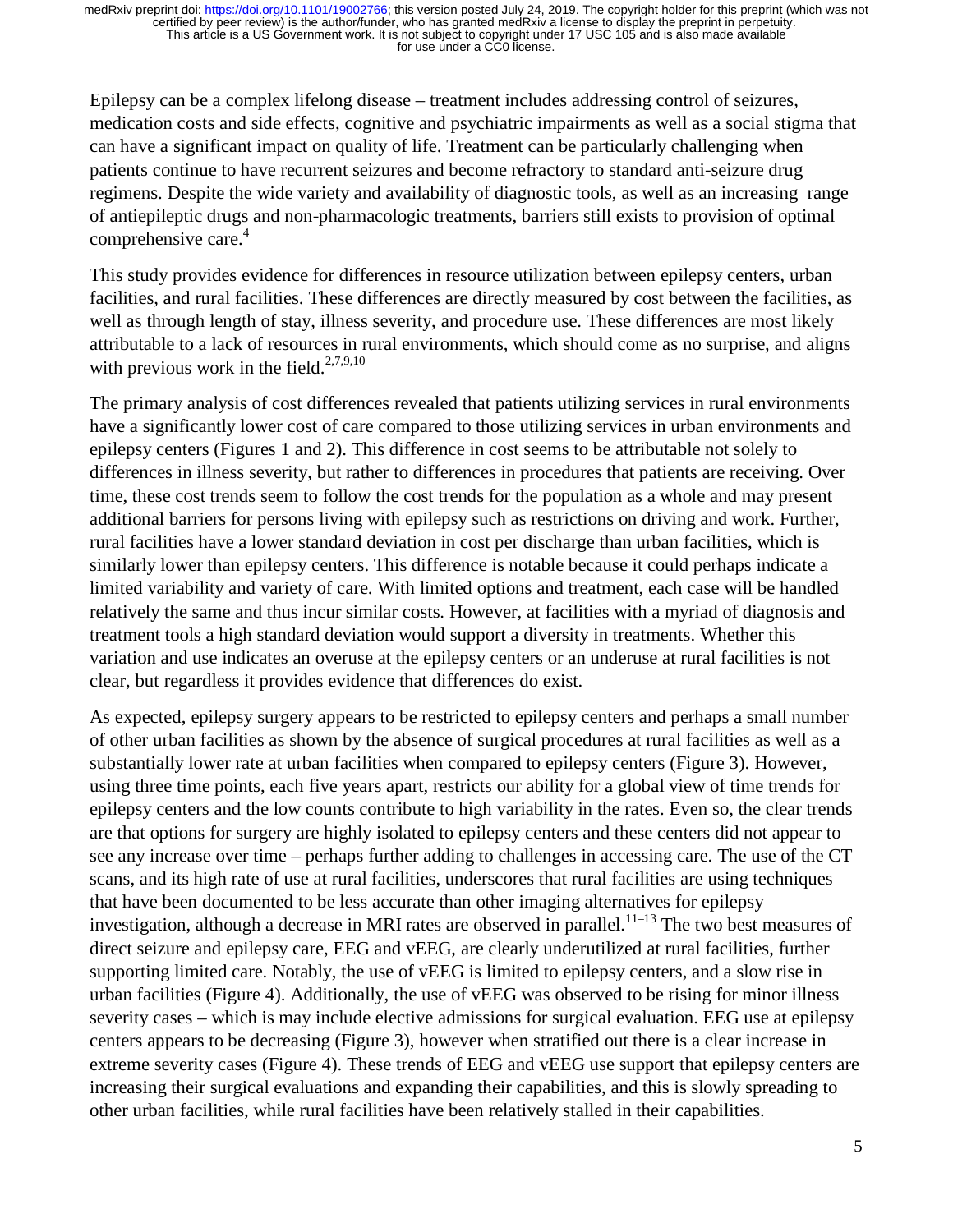While this study was unable to directly measure the quality of care, length of stay analysis revealed that over time rural facilities have shown little improvement in length of stay trends with averages still around 3 days, despite evidence of no utilization of vEEG or other diagnostic or surgical procedures. This maintenance of length of stay indicates that over time direct care or indirect care (referral to other facilities) at rural facilities has not substantially changed.

Suboptimal care leading to health outcome disparities in rural areas is not a concept limited to epilepsy. This "mortality penalty" and its root causes, have been linked to rural environments since the 1980s, and work has shown rural residents having less access to emergency and preventative services, resulting in lower rates of resource utilization.<sup>14,15</sup>Unsurprisingly, there is also an increasing gap in life expectancy between residents of rural and urban communities, and highest death rates for children and young adults are for those in the most rural counties.<sup>16</sup> In this context, the demonstrated differences in resource utilization for PWE further supports that for those living in rural environments access to ideal and appropriate care is limited.

The use of administrative data in epidemiological studies has limitations due to the fact that clinical information captured may not be as precise compared to data that is collected for research purposes.<sup>17</sup> In this regard, and because of the reliability concerns of epilepsy and seizure diagnosis codes, it was not possible to guarantee that all records of patients included were true epilepsy cases. Including the seizure diagnosis code in this study ensured a broader group of patients was captured. This particular dataset has specific limitations in that facilities in the most rural areas are not captured in the required reporting requirements leading to potential underrepresentation of cases presenting in the most rural facilities. However, this limitation would likely mask the disparities and if these facilities were to be included we expect to see a larger disparity between epilepsy centers and urban facilities from the rural facilities. A similar issue with the facilities is that not all epilepsy centers or facilities with high level of epilepsy care were included in the epilepsy center sample group, and those facilities that were included were not necessarily epilepsy centers throughout the period studied. However, the epilepsy center group is meant as a gold standard comparison and in order to obtain a clean signal the three facilities selected were most likely to represent this ideal care setting. Despite these limitations, this study establishes a clear difference in resource utilization between epilepsy centers, urban, and rural facilities. Future studies should directly assess how these differences impact patient care outcomes, and more broadly what care is available at rural facilities for people living with epilepsy.

### **5. Acknowledgements**

Funding: This research was supported by the Intramural Research Program of the National Institute of Neurological Disorders and Stroke (NINDS), National Institutes of Health (NIH).

### **6. Disclosure of Conflicts of Interest**

None of the authors has any conflict of interest to disclose.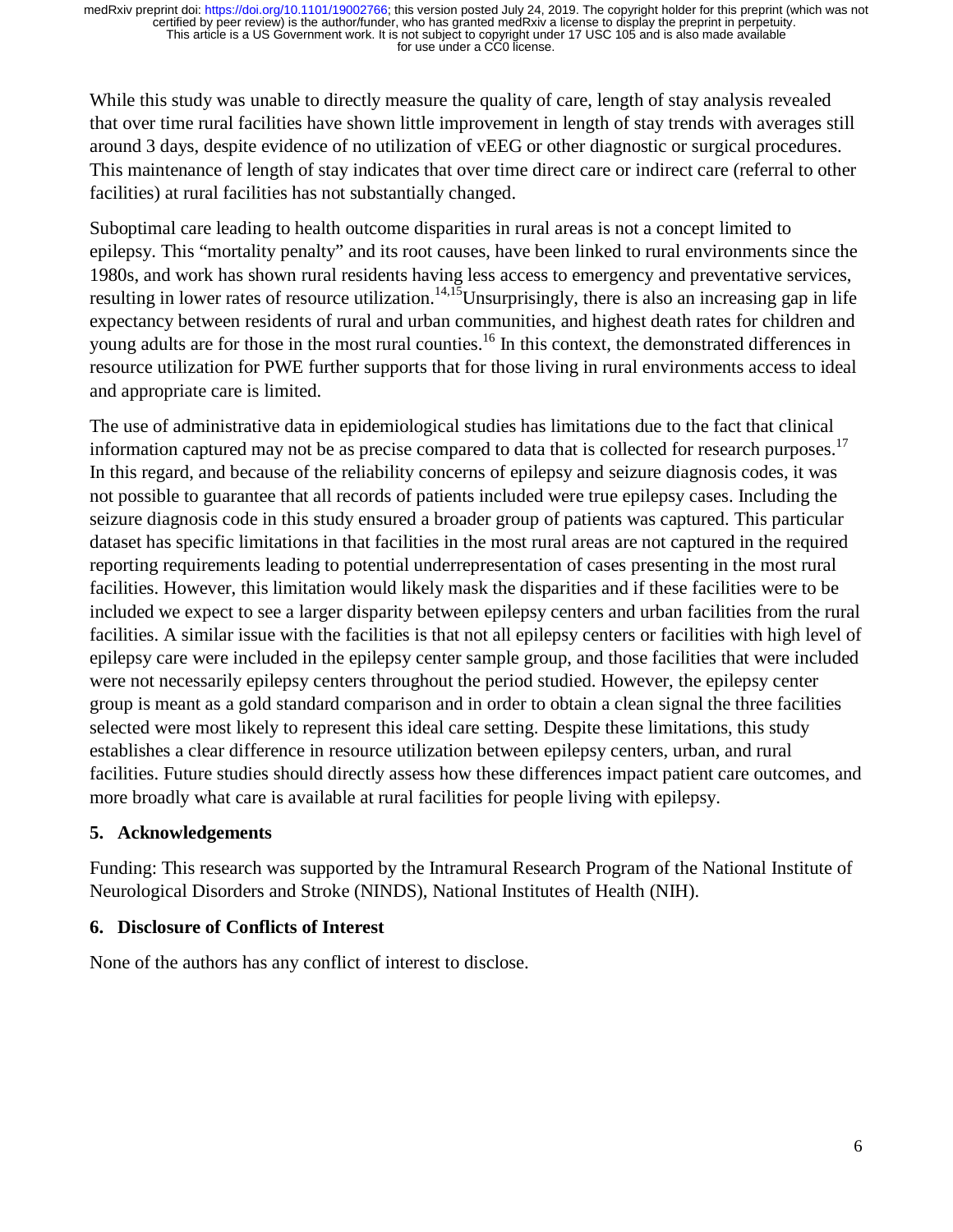### **7. Figures and Tables**

| <b>Total Discharges</b>                                       |           |           |           |           |  |
|---------------------------------------------------------------|-----------|-----------|-----------|-----------|--|
|                                                               |           | Year      |           |           |  |
|                                                               | 2001      | 2006      | 2011      | Total     |  |
| All Discharges                                                | 2,679,784 | 2,917,188 | 2,937,579 | 8,534,551 |  |
|                                                               |           |           |           |           |  |
| Total Discharges, Epilepsy & Seizure ( $>$ 5 y/o) by Facility |           |           |           |           |  |
|                                                               | 2001      | 2006      | 2011      | Total     |  |
|                                                               | 11,011    | 12,450    | 14,398    | 37,859    |  |
| <b>Epilepsy Centers</b>                                       | 818       | 892       | 1.107     | 2,817     |  |
| Urban Facilities                                              | 9,450     | 10,870*   | 12,783    | 33,103    |  |
| <b>Rural Facilities</b>                                       | 665       | 685       | 503       | 1,853     |  |

Table 1: Summary of discharge records included in study

| L                       | 010   | O <sub>74</sub> | 1.107  | 2,01  |
|-------------------------|-------|-----------------|--------|-------|
| Urban Facilities        | 9.450 | $10.870*$       | 12.783 | 33,10 |
| <b>Rural Facilities</b> | 665   | 685             | 503    | 1,85  |
| Not matched             | 78    |                 | 5      | 85    |
| $\sim$                  |       |                 |        |       |

\*One record removed due to aberrant length of stay

### Table 2: Cost analysis of total charges stratified by year and center

| Cost Analysis           |                              |                              |                               |  |  |
|-------------------------|------------------------------|------------------------------|-------------------------------|--|--|
| Mean $(SD)$             | 2001                         | 2006                         | 2011                          |  |  |
| <b>Epilepsy Centers</b> | \$17,319.86                  | \$26,726.71                  | \$43,832.24                   |  |  |
|                         | $(\$22,531.14)$              | $(\$38,934.26)$              | $(\$77,971.45)$               |  |  |
| <b>Urban Facilities</b> | \$14,018.31                  | \$21,167.41                  | \$32,283.57                   |  |  |
|                         | $(\$28,408.8)$               | $(\$23,404.39)$              | $(\$39,416.26)$               |  |  |
| <b>Rural Facilities</b> | \$7,644.52                   | \$15,607.18                  | \$20,687.48                   |  |  |
|                         | $(\$6,637.51)$               | (\$19,589.65)                | $(\$17,273.76)$               |  |  |
|                         |                              |                              |                               |  |  |
| Median $(Q1-Q3)$        | 2001                         | 2006                         | 2011                          |  |  |
| <b>Epilepsy Centers</b> | \$12,464.50                  | \$16,883.02                  | \$28,177.50                   |  |  |
|                         | $(\$7,345.25 - \$18,659.00)$ | $($11,007.96 - $28,709.35)$  | $(\$18,712.72 - \$46,483.42)$ |  |  |
| <b>Urban Facilities</b> | \$9,033.00                   | \$14,997.36                  | \$23,580.90                   |  |  |
|                         | $(\$5,679.00 - \$15,000.00)$ | $(\$9,849.90 - \$24,238.51)$ | $($15,557.00 - $36,059.63)$   |  |  |
| <b>Rural Facilities</b> | \$6,151.00                   | \$11,101.00                  | \$15,904.32                   |  |  |
|                         | $(\$3,753.00 - \$9,069.00)$  | $(\$6,535.20 - \$17,423.00)$ | $(\$10,001.48 - \$24,899.05)$ |  |  |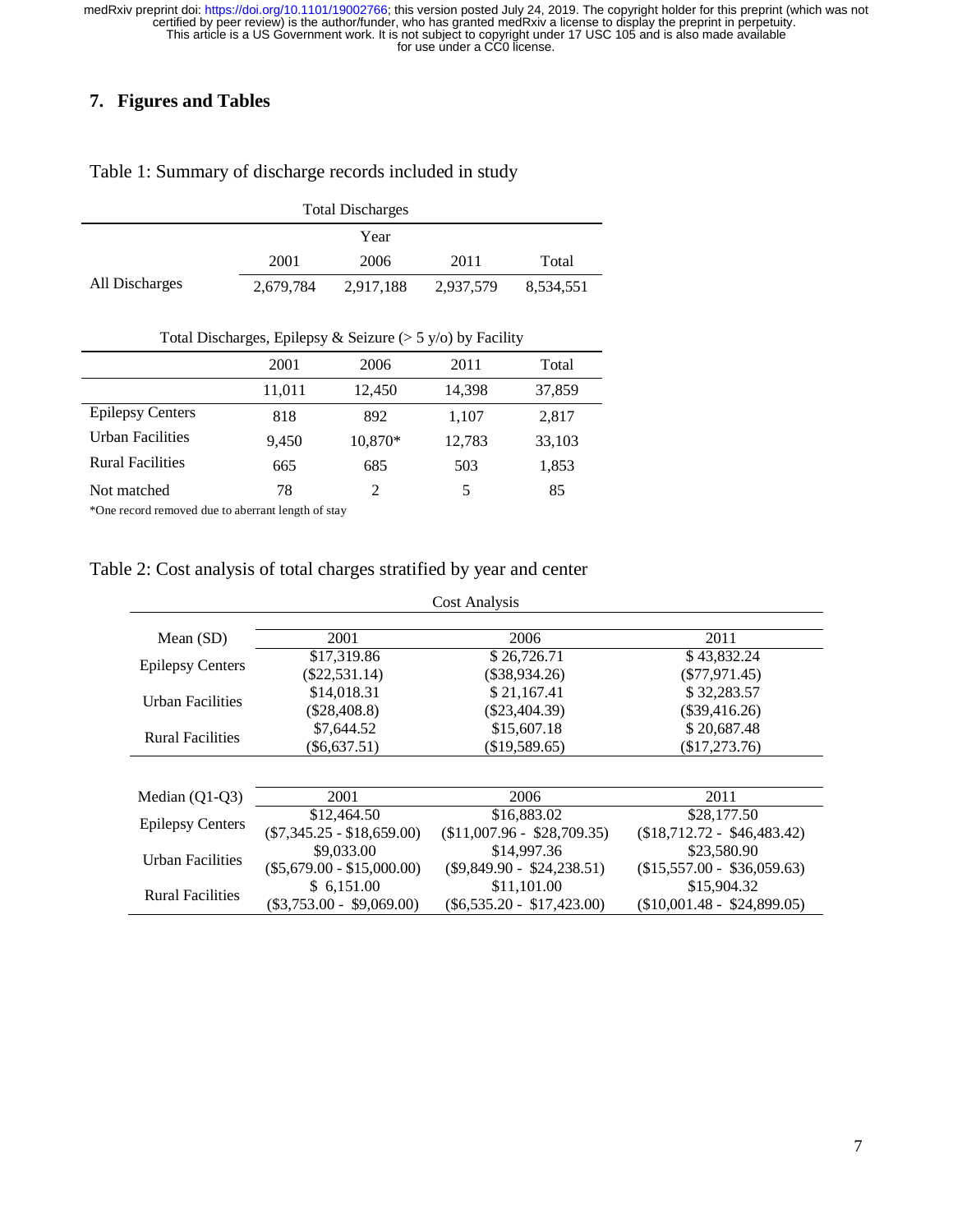

Figure 1: Mean total charges per discharge, with confidence interval, in US dollars. Solid lines represent epilepsy/seizure discharges >18 years old while dashed lines represent all discharges >18 years old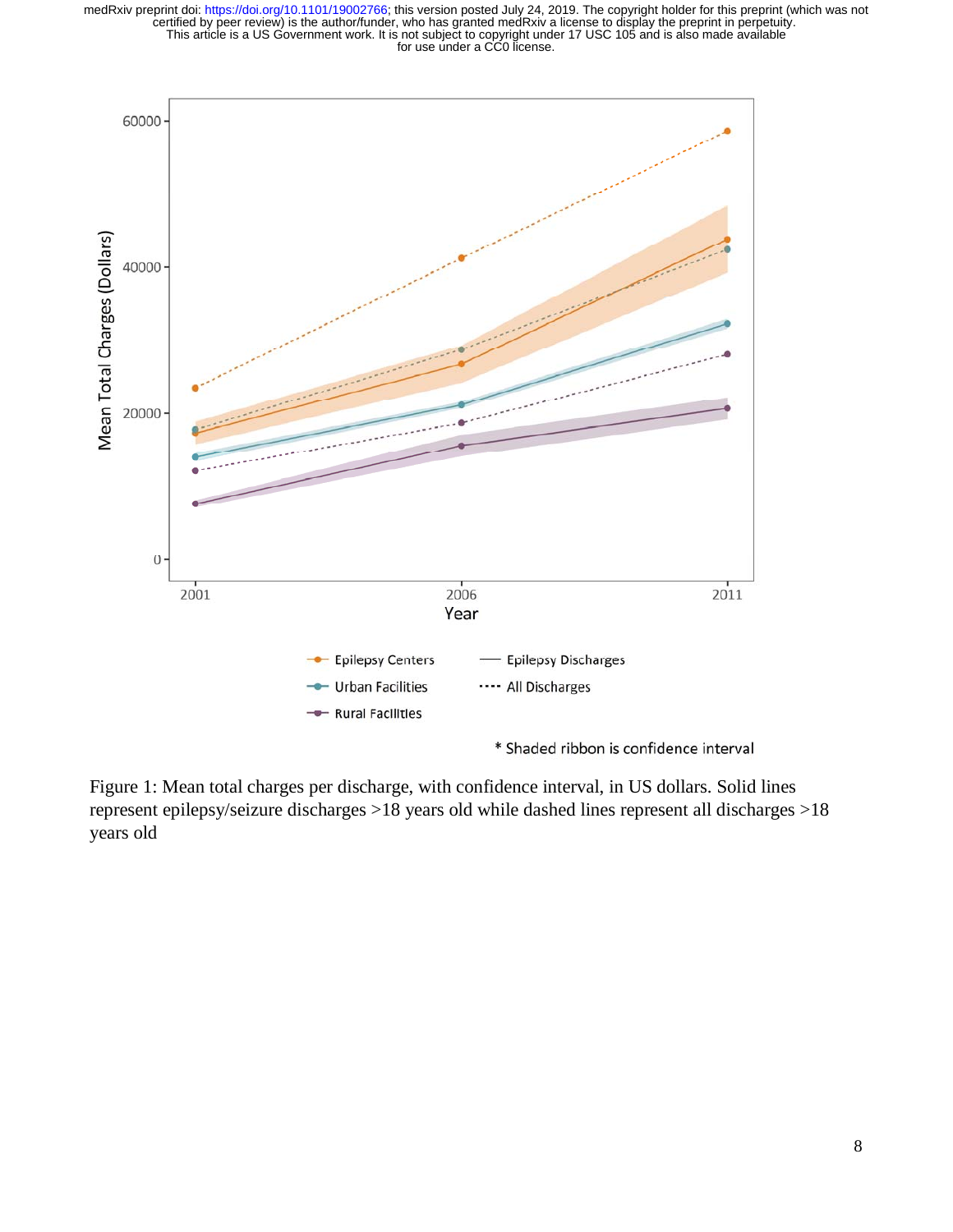

Figure 2: Trends of proportion of patients with a given illness severity, stratified by facility, across years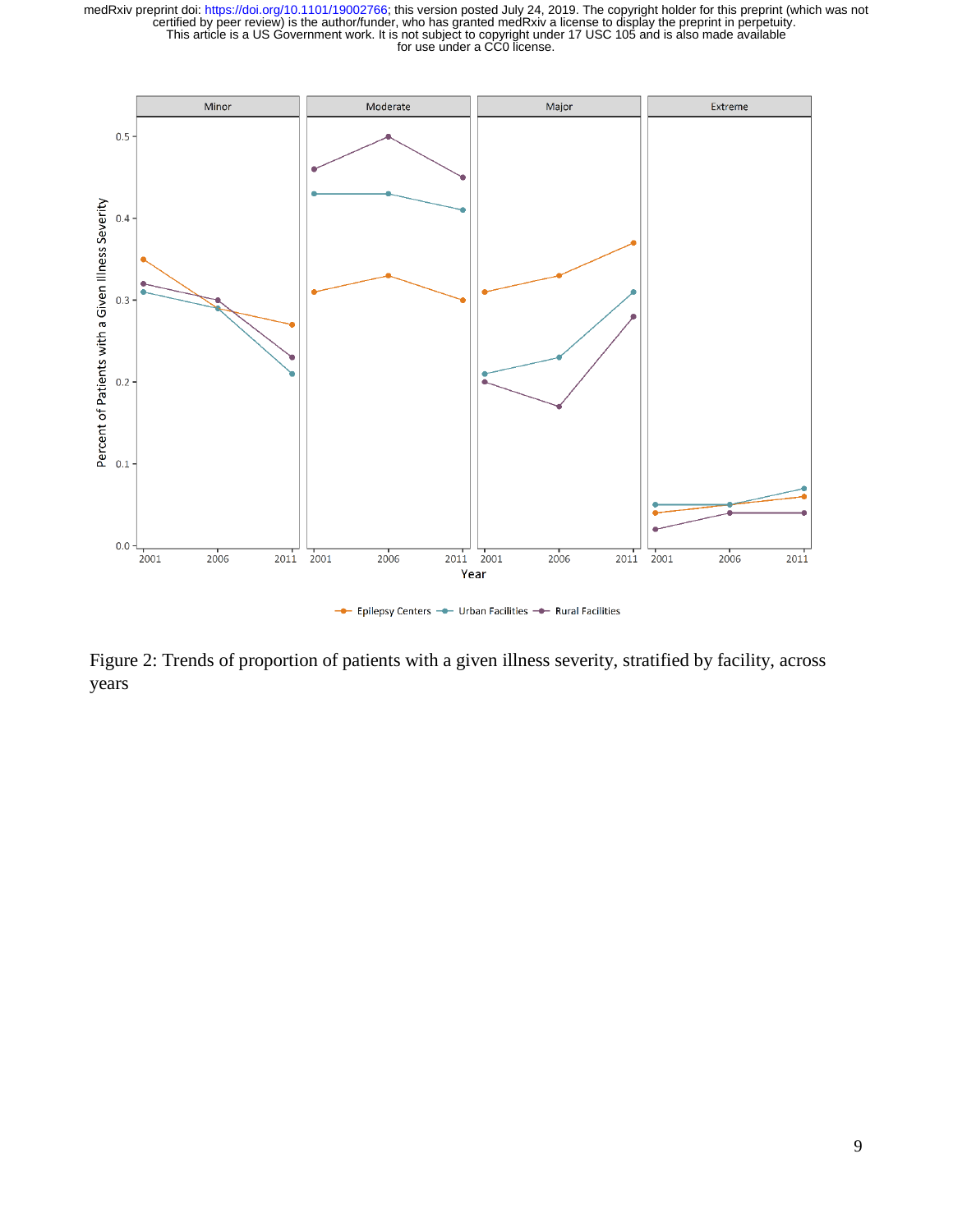

Figure 3: Rate of select procedures (per 1,000 epilepsy/seizure discharges). Column A is surgical procedures, Column B is diagnostic imaging, Column C is electrophysiological monitoring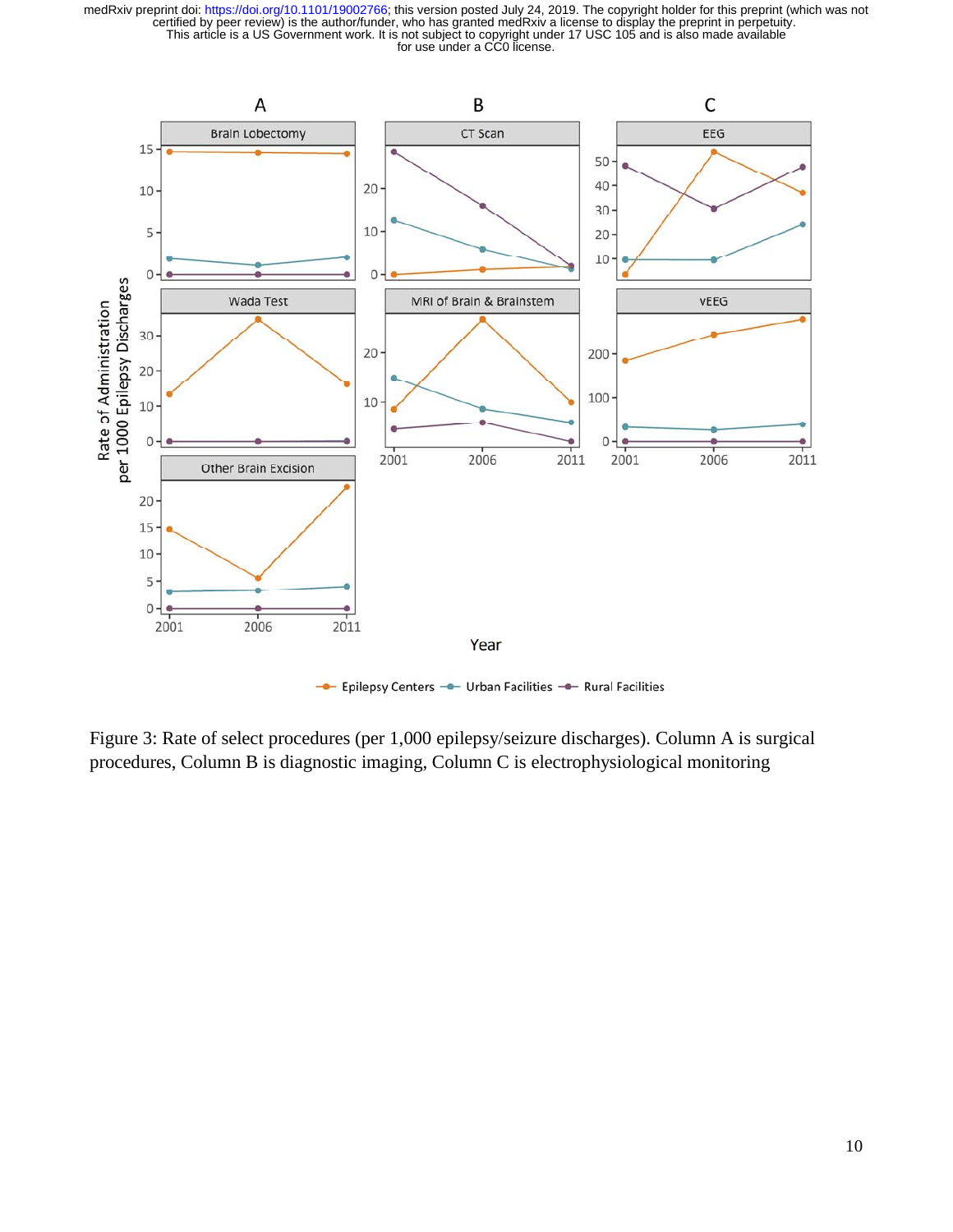

- Epilepsy Centers - Urban Facilities - Rural Facilities

Figure 4: Rate of select procedures (per 1,000 epilepsy/seizure discharges) further stratified by illness severity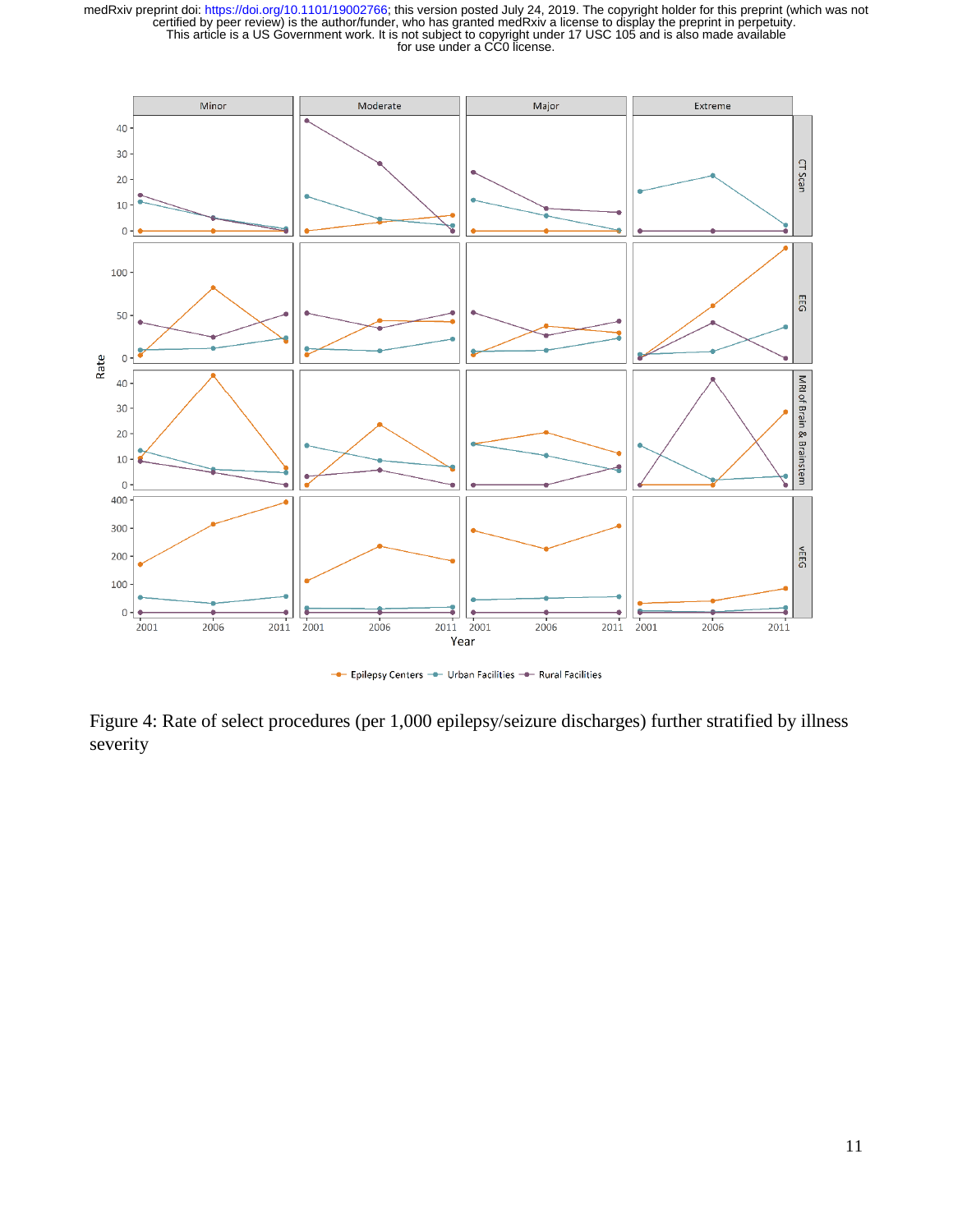#### 8. Supplemental

Supplemental Table 1: Breakdown of illness severity by facilities and year

| Illness Severity, by Facility |       |        |        |        |  |  |
|-------------------------------|-------|--------|--------|--------|--|--|
| <b>Epilepsy Center</b>        |       |        |        |        |  |  |
| <b>Illness Severity</b>       | 2001  | 2006   | 2011   | Total  |  |  |
| Minor                         | 286   | 255    | 303    | 844    |  |  |
| Moderate                      | 251   | 296    | 328    | 875    |  |  |
| Major                         | 250   | 292    | 406    | 948    |  |  |
| Extreme                       | 31    | 49     | 70     | 150    |  |  |
| Total                         | 818   | 892    | 1,107  |        |  |  |
| <b>Urban Facilities</b>       |       |        |        |        |  |  |
| <b>Illness Severity</b>       | 2001  | 2006   | 2011   | Total  |  |  |
| Minor                         | 2,901 | 3,122  | 2,682  | 8,705  |  |  |
| Moderate                      | 4,093 | 4,702  | 5,274  | 14,069 |  |  |
| Major                         | 2,001 | 2,532  | 3,952  | 8,485  |  |  |
| Extreme                       | 453   | 510    | 875    | 1,838  |  |  |
| Total                         | 9,448 | 10,866 | 12,783 |        |  |  |
| <b>Rural Facilities</b>       |       |        |        |        |  |  |
| <b>Illness Severity</b>       | 2001  | 2006   | 2011   | Total  |  |  |
| Minor                         | 215   | 203    | 116    | 534    |  |  |
| Moderate                      | 303   | 343    | 226    | 872    |  |  |
| Major                         | 131   | 114    | 139    | 384    |  |  |
| Extreme                       | 15    | 24     | 22     | 61     |  |  |
| Total                         | 664   | 684    | 503    |        |  |  |

\*Some discharges not included due to an unavailable illness severity

### **9. References**

- 1. Coster JE, Turner JK, Bradbury D, et al. Why Do People Choose Emergency and Urgent Care Services? A Rapid Review Utilizing a Systematic Literature Search and Narrative Synthesis. Acad Emerg Med. 2017; 24(9):1137–49.
- 2. Schiltz NK, Koroukian SM, Singer ME, et al. Disparities in access to specialized epilepsy care. Epilepsy Res. 2013; 107(1–2):172–80.
- 3. Burneo JG, Jette N, Theodore W, et al. Disparities in epilepsy: report of a systematic review by the North American Commission of the International League Against Epilepsy. Epilepsia [Internet]. 2009; 50(10):2285–95. Available from: http://www.ncbi.nlm.nih.gov/pubmed/19732134
- 4. England MJ, Liverman CT, Schultz AM, et al. Epilepsy Across the Spectrum. Washington, DC: National Academies Press; 2012.